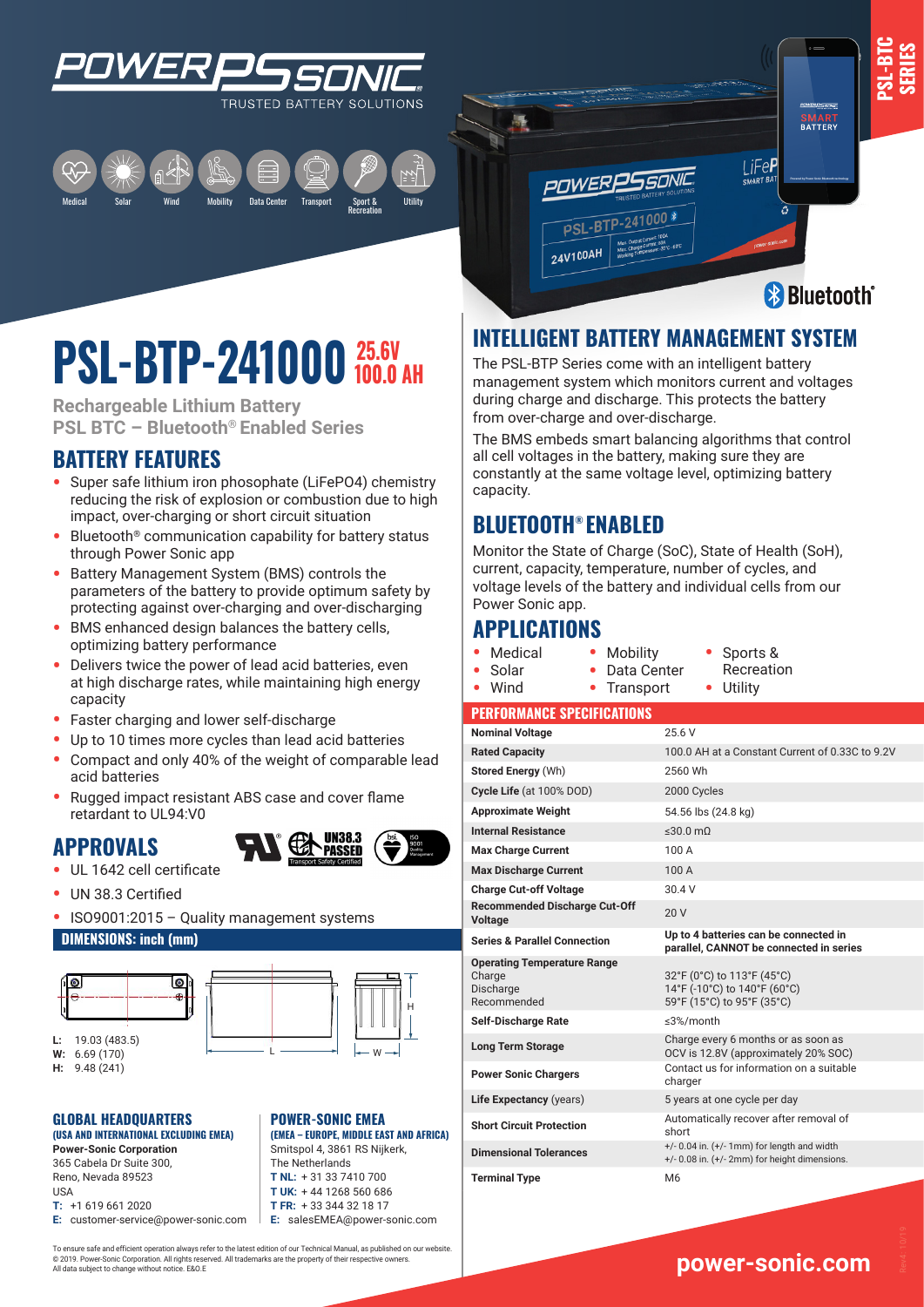



#### **CAPACITY OF LiFeP04 vs. LEAD ACID AT VARIOUS CURRENTS OF DISCHARGE**



TRUSTED BATTERY SOLUTIONS

#### **DISCHARGE VOLTAGE PROFILES AT VARIOUS RATES 25°C AMBIENT TEMPERATURE**



#### **DISCHARGE VOLTAGE PROFILES AT 0.5C DISCHARGE RATE VARIOUS AMBIENT TEMPERATURES**



#### **CYCLE LIFE vs. VARIOUS TEMPERATURE 0.2C CHARGE/0.5C DISCHARGE @ 100% DOD**



**CHARGING CHARACTERISTICS (0.2C AMP @ 25°C)**



# **PSL-BTP-241000**  $\frac{25.6V}{100.0 AH}$

**Rechargeable Lithium Battery PSL BTC – Bluetooth® Enabled Series**

## **BENEFITS OF LITHIUM**

Lithium offers several perormance benefits versus it's sealed lead acid (SLA) equivelant. A lithium battery's capacity is independent from the discharge rate and provides constant power throughout it's discharge. The degredation of a lithium battery at a high temperature is significantly reduced in comparison to SLA.

Lithium has ten times the cycle life as SLA at room temperature. Even at an elevated temperature, lithium still has increased cycle life over SLA at room temperature.

Lastly, Lithium charging follows a similar charging profile as SLA, Constant Current Constant Voltage (CC/CV). However, lithium can be charged faster, without the need for a maintenance float charge.

#### **BMS TECHNICAL SPECIFICATIONS**

| Over-charge                                     |                                                                                             |
|-------------------------------------------------|---------------------------------------------------------------------------------------------|
| Over-charge protection voltage for each cell    | 3 8 V                                                                                       |
| Over-charge release voltage for each cell       | 3.6V                                                                                        |
| Over-charge release method                      | Protection releases when all cell<br>voltages drop below the over-charge<br>release voltage |
| Over-discharge                                  |                                                                                             |
| Over-discharge protection voltage for each cell | 24V                                                                                         |
| Over-discharge release voltage for each cell    | 28V                                                                                         |
| Over-discharge release method                   | Protection releases upon charging                                                           |
| <b>Over current</b>                             |                                                                                             |
| Discharge over current protection               | 105-125 A                                                                                   |
| Over-current delay time                         | $15 - 25S$                                                                                  |
| Over current release condition                  | Protection releases upon removing load<br>and charging                                      |
| <b>Battery temperature</b>                      |                                                                                             |
| Over-temperature protection                     | $65+5^{\circ}$ C                                                                            |
| <b>Release temperature</b>                      | $50 \pm 5^{\circ}$ C                                                                        |
| <b>Short circuit protection</b>                 |                                                                                             |
| <b>Function condition</b>                       | External short circuit                                                                      |
| Short circuit delay time                        | $200 \text{ ms}$                                                                            |
| <b>Release condition</b>                        | Protection releases upon removing short<br>circuit and charging                             |

## **FURTHER INFORMATION**

Please refer to our website **www.power-sonic.com** or email us at **technical-support@power-sonic.com** for a complete range of useful downloads, such as product catalogs, material safety data sheets (MSDS), ISO certification, etc.